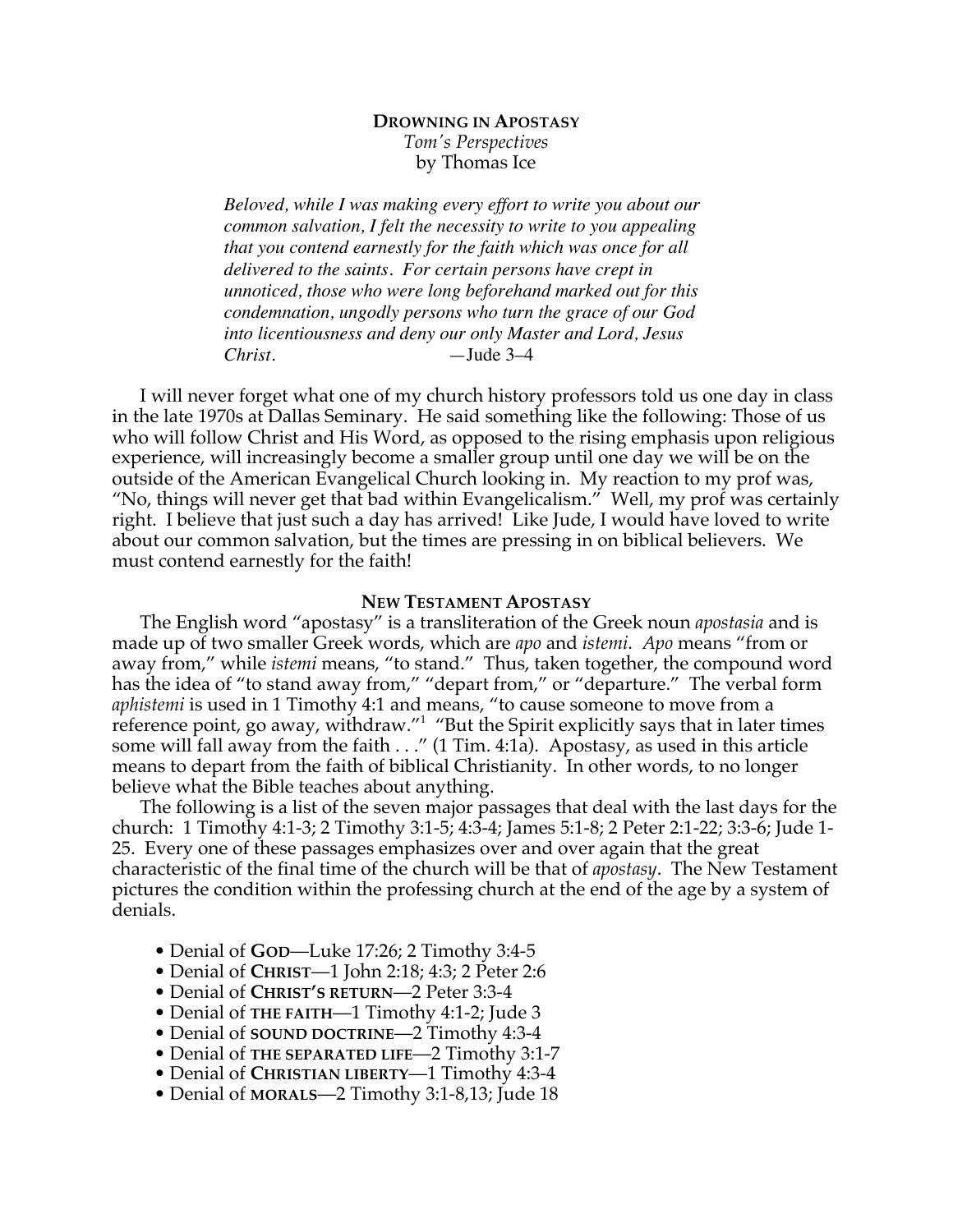• Denial of **AUTHORITY—2** Timothy 3:4<sup>2</sup>

Dr. Lewis Sperry Chafer, founder and first president of Dallas Theological Seminary, in an extremely insightful statement characterized the last days for the church in the following way:

A very extensive body of Scripture bears on the last days for the Church. Reference is to a restricted time at the very end of, and yet wholly within, the present age. Though this brief period immediately precedes the great tribulation and in some measure is a preparation for it, these two times of apostasy and confusion—though incomparable in history—are wholly separate the one from the other. Those Scriptures which set forth the last days for the Church give no consideration to political or world conditions but are confined to the Church itself. These Scriptures picture men as departing from the faith (1 Tim. 4:1-2). There will be a manifestation of characteristics which belong to unregenerate men, though it is under the profession of "a form of godliness" (cf. 2 Tim. 3:1-5). The indication is that, having denied the power of the blood of Christ (cf. 2 Tim. 3:5 with Rom. 1:16; 1 Cor. 1:23-24; 2 Tim. 4:2-4), the leaders in these forms of righteousness will be unregenerate men from whom nothing more spiritual than this could proceed (cf. 1 Cor. 2 :14 $^3$ .

As can be observed from the above characterizations, apostasy occurs in two basic areas: 1) doctrinal defection from the Bible, and 2) immoral or ungodly behavior. The clear course of the last days for the church consists of constant warnings to the believer, especially to pastors and leaders, to be on guard within the flock against doctrinal defection, commonly known as apostasy. Such a characteristic provides for the believer today a clear sign that we are in the last days of the church age.

### **CHRISTIANITY OR HINDUISM?**

Caryl Matrisciana in her new video series exposing the new emerging Christianity entitled: *Wide is the Gate* says at the beginning of her presentation, "There are really only two basic worldviews. The Eastern mysticism of Hinduism . . . and the biblical worldview."<sup>4</sup> I have long realized this myself when I learned in the 1970s that Hinduism was the polar-opposite of true biblical Christianity. Thus, any time one moves away from the Bible and its teachings by necessity one has to move in the direction of Hinduism and mysticism. My belief has been verified and strengthened over the years as we have seen metaphysical mysticism increasingly come into the Evangelical church during the last 40 years.

I was amazed to read a similar view back in the early 1890s by a pastor who had developed the same belief, but wrote of it in the late 1800s. Samuel J. Andrews wrote a book entitled *Christianity and Anti-Christianity in Their Final Conflict*. 5 Andrews believes that the polar-opposite of biblical Christianity is what he calls pantheism and the church of his day was moving in that direction. Pantheism, which means that everything is god, is an excellent single term description of Hinduism.

Andrews noted that there are three stages in the history of ideas. "First, their origin the minds of individual thinkers, . . . Secondly, their popularization and general diffusion. . . . Thirdly, when generally diffused, these ideas find their embodiment in laws and institutions."<sup>6</sup> Andrews believed that the nineteenth century in which he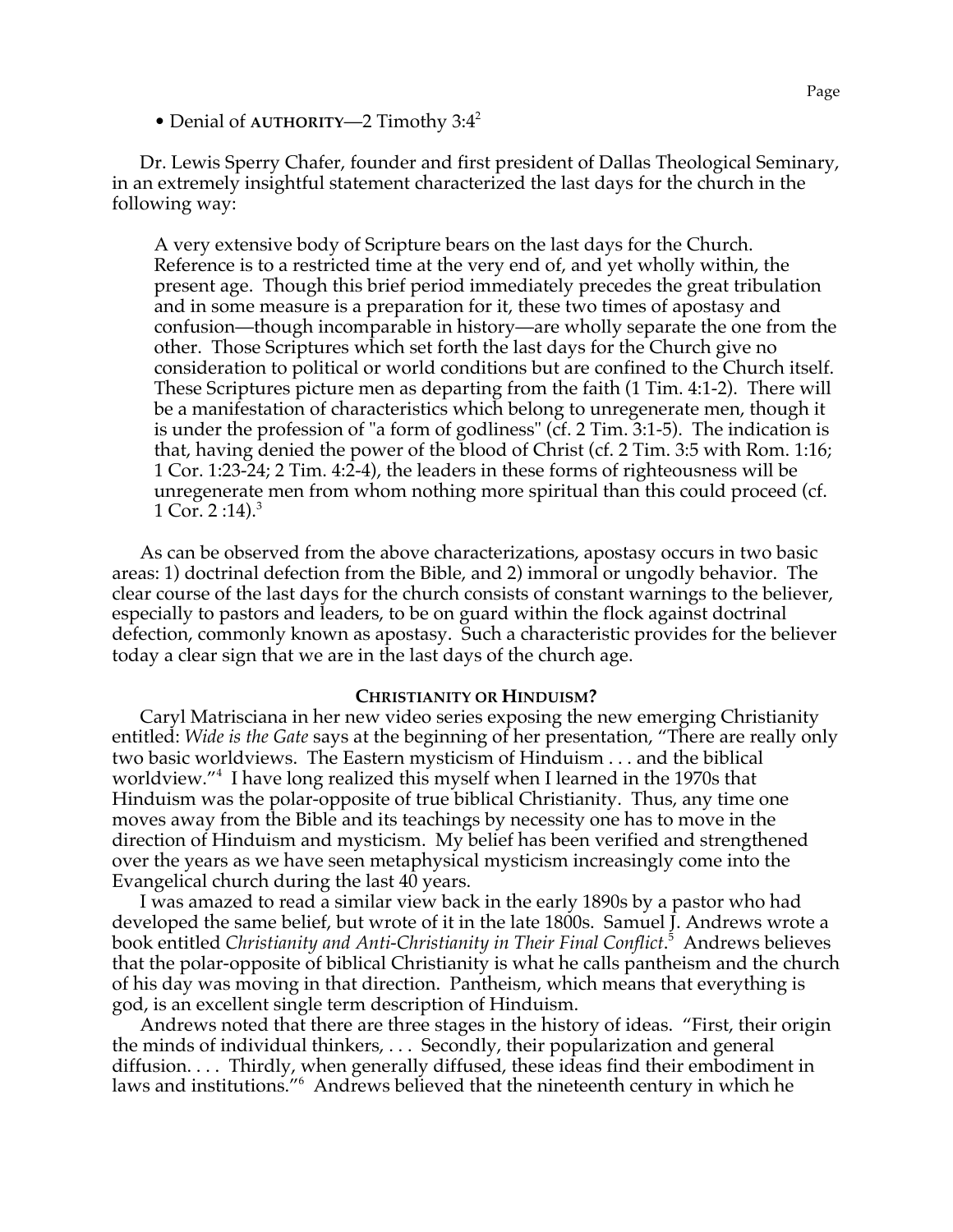lived was the second stage of transition to Pantheism, which means that we are clearly in the third and final stage of transition.

When I look at the final form of the apostasy, which will occur during the sevenyear tribulation in which the antichrist will be dominate, it appears to be a false system along the line of pantheism. There will be false signs and wonders that will be the basis upon which the False Prophet supports the Beast or the antichrist as noted in Revelation 13:13–15. This is reiterated in 2 Thessalonians 2:9 when speaking of the man of lawlessness, "the one whose coming is in accord with the activity of Satan, with all power and signs and false wonders." This will be the mysticism and magic of Satan himself. This deceptive apex is said to occur because unbelievers in the tribulation "did not receive the love of the truth so as to be saved" (2 Thess. 2:10). One other passage of note in 2 Thessalonians 2 is verse 7 that tells us that "the mystery of lawlessness is already at work" during the current church age preparing the world for the entrance of the antichrist who is currently being restrained from making a full appearance until after the rapture.

### **CONCLUSION**

Such preparation explains why we are seeing all the world's false religions and belief systems increasingly unite against Bible believing Christians. This is where the world is headed. Either one is for Christ or he will be against him. No middle ground.

The common denominator for all anti-Christians is human experience set against God's revelation. Since biblical Christianity is rooted and grounded in the fact that Second Person of the Trinity became a man and entered history in order that He might die for man's sin as a substitutionary sacrifice in order to provide salvation to those who believe, it is important for unbelievers to shift focus away from the God-Man to human experience. Biblical Christianity has to be stripped of the historical facts of Scripture like creation, the fall, the flood, the call of Abram, the exodus, the conquest, the Temple, the incarnation, the death, burial, resurrection, and ascension of Christ, as well as His second coming. In its place is the self-discovery through some religious discipline of the inner self. Nothing more than human experience.

Human experience rather than God's revelation is the common denominator that links all false religions and philosophies into a common bond. This is why the products of humanistic thinking is being brought into our Evangelical church through items such as psychology and psychotherapy, self-development, quietness and meditation exercises, Yoga, social justice, heath foods, and all kinds of metaphysical approaches that replace a biblical doctrine of holiness and sanctification. The gospel is taking a backseat to social programs and "do-goodism" since these metaphysical approaches seek to reform mankind instead of recognizing our sin and need for the Saviour. These kinds of trends being spearheaded by the emerging church within Evangelicalism are not making the gospel more relevant to the culture instead it is leading the way to hell by making the church no different than the world. It is also setting the stage for accepting the antichrist. Maranatha!

### **ENDNOTES**

 <sup>1</sup> W. F. Arndt, F. W. Danker, F. W. Gingrich, & Walter Bauer, *A Greek-English Lexicon of the New Testament and other Early Christian Literature*, 3rd ed. (Chicago: University of Chicago Press, 2000), p. 158.